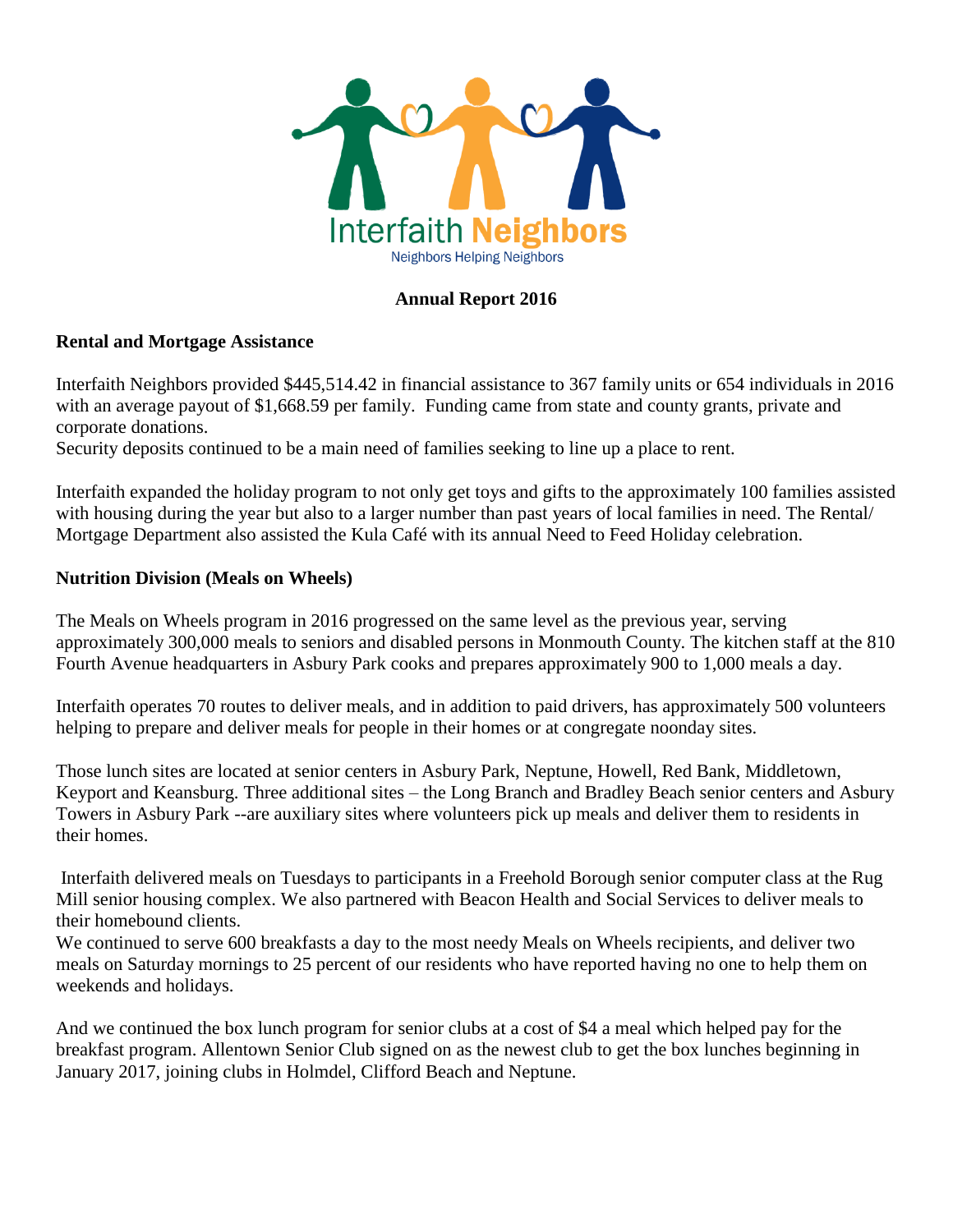# **Housing Development**

Interfaith Neighbors completed three affordable homes at 13 and 17 DeWitt Avenues and 23 Atkins Avenue in 2016, bringing the total number of affordable housing units constructed in Monmouth County the past 20 years to 55.

In the pipeline for 2017 are a three-bedroom single-family house at 922 Mattison Ave. and the Turf Club Residences, a 20-unit, mixed income project on Springwood Avenue. Construction of the Turf Club homes is scheduled to begin in the spring of 2017.

Interfaith also is set to begin construction of the five-bedroom Rights of Passage transitional home at 522 Prospect Ave. for young men needing temporary housing while learning to live independently. Covenant House will operate the program. The project is being built with funding from the Monmouth County HOME program, Asbury Park Community Development Block Grants and the state Neighborhood Redevelopment Tax Credit Program.

Interfaith Neighbors applied to the Monmouth County Home program (HUD funds) to build a two family rentto-own house at 147 Borden Ave that we will rent to families while they are preparing for homeownership. We continue to get inquiries for more affordable housing units, but because of a reduction in federal funding, there is less money at this time for building.

## **Neighborhood Revitalization Tax Credit Program (NRTC)**

Interfaith Neighbors continued its projects funded by the NRTC and is finishing up Project V funding which includes money for the Turf Club Residences and the Rights of Passage transitional housing. The funding, which for the first five rounds came in at close to \$1 million a project year, underwrites housing, economic, employment, recreation and family stabilization projects on Asbury Park's West Side and comes from corporations which commit the funds and receive 50 percent write-offs on state taxes.

Project VI funding of \$747,750, which is good through May, 2018, includes money for housing projects as well as the Community Affairs Resource Center job placement program, Big Brothers Big Sisters youth mentoring program, Asbury Park Music Foundation Summer Concert Series in Springwood Avenue Park, the Kula Urban Farm and the Business Development Center's Food Entrepreneur Program.

In a related development, Interfaith Neighbors is a lead partner working with the Asbury Park Housing Authority and City of Asbury Park to expand programs for the benefit of West Side residents and neighborhoods under a \$500,000 CHOICE Neighborhoods Planning Grant.

### **Business Development Center**

The BDC and the Rutgers University Food Innovation Center launched the Food Entrepreneur Program to provide free business workshops for budding entrepreneurs in Monmouth County seeking to develop and market a food product. Four teams were chosen from applicants to begin the training sessions in 2017. Those with successful plans will then work with Rutgers staff at the Innovation Center to produce their product for market. The BDC is providing low interest loans to help pay that Rutgers program cost. Dean Nelson of Dean's Natural Food Market came on as a partner to the program to have his stores serve as a platform for products that meet Dean's ingredient criteria.

The BDC held its second Junior Entrepreneur Training program for middle school students from four Asbury Park schools, creating products which they sold for significant profits at the Made in Monmouth Expo in the spring of 2016. The program is being offered again in 2017.

The Asbury Park Chamber of Commerce once again is headquartered in the BDC offices at 1201 Springwood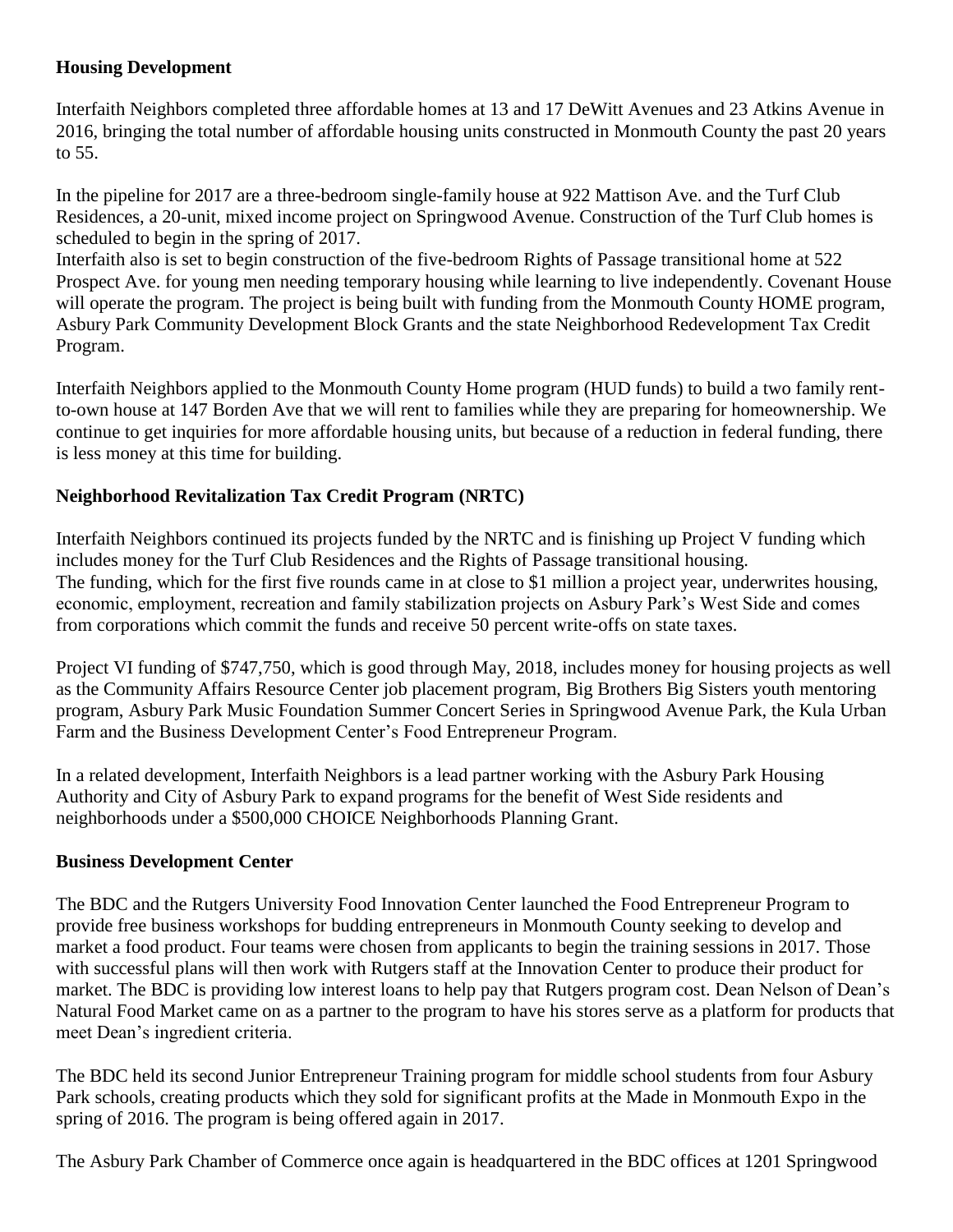Ave. The chamber had relocated to another site in Asbury but returned in 2016.

BDC Director Roger Boyce and Interfaith Neighbors Co-Executive Director Paul McEvily continued to serve as trustees of the popular Second Life Bikes community center at 21 Main Street. By the end of 2016, Boyce helped close a bank loan for Second Life Bikes and its new partner, the Cowerks high tech office space company on Lake Avenue, to buy the 21 Main Street building. That allowed the bike store to have a permanent home in the city and the Cowerks team additional room to expand its business. The two community mainstays now share the large space renamed Junction Hall.

Gillian Edgar joined Boyce's BDC staff.

# **Kula Café and Kula Urban Farm**

The Kula Café restaurant and hospitality training program continued into its fourth year since the café opened in April 2013. Twenty-eight participants came into the program in 2016. According to an Oct. 15 report when the number stood at 22, four of those who had completed the training were attending college or advanced training programs, eight were working full-time and five were working part-time.

The café at 1201 Springwood Ave. saw an increase in sales, catering and special events, which in turn, required additional hours of staffing and allowed an increase in number of trainees.

The Kula Urban Farm adjacent to the café went into full operation in 2016 with the hydroponic towers operating and more space built out for microgreens in the year-round greenhouse.

Sales of produce to restaurants began in late winter, 2016 and steadily increased. The restaurants included: Langosta Lounge, Seed to Sprout, Cardinal, Watermark, Moonstruck, and Russell & Bette's.

Interfaith purchased a delivery vehicle for café food orders and farm produce deliveries with a grant from the Friends of the Spring Lake Five.

Produce grown in the outdoor beds at the front of the greenhouse were open to community residents to pick free produce on Saturdays.

The café and farm piloted Farm to Table dinners offering finer level dining on the farm site. The dinners gave training participants greater experience serving on that level and drew new patrons to the farm and café. Groups also came on tours of the farm followed by a buffet at the café.

The farm began a new program known as the Kula Farm Experience, giving people in the community the opportunity to work up to 60 hours at \$10 an hour. Participants were assigned to watering, weeding, planting, harvesting and specific operations in the greenhouse. That program is continuing and is funded under a grant from the Elizabeth and Barets O. Benjamin Foundation.

The Green Thumb Farm to Table program, also funded by the Benjamin Foundation, continued with afterschool classes for students from Our Lady of Mount Carmel. The students had classes on farm and café operations, healthy snacks and meals, and growing their own plants and produce.

A special venue during the summer was the free Monday night concerts from late June through August in the newly opened Springwood Avenue Park across Atkins Avenue from the café. The concerts increased awareness of and business at the café, which also sold food and drinks at the park during the concerts.

Interfaith Neighbors' Co-Executive Director Paul McEvily, played a significant role with the Monmouth Conservation Foundation in helping the city to get the final piece of funding needed to be able to complete and